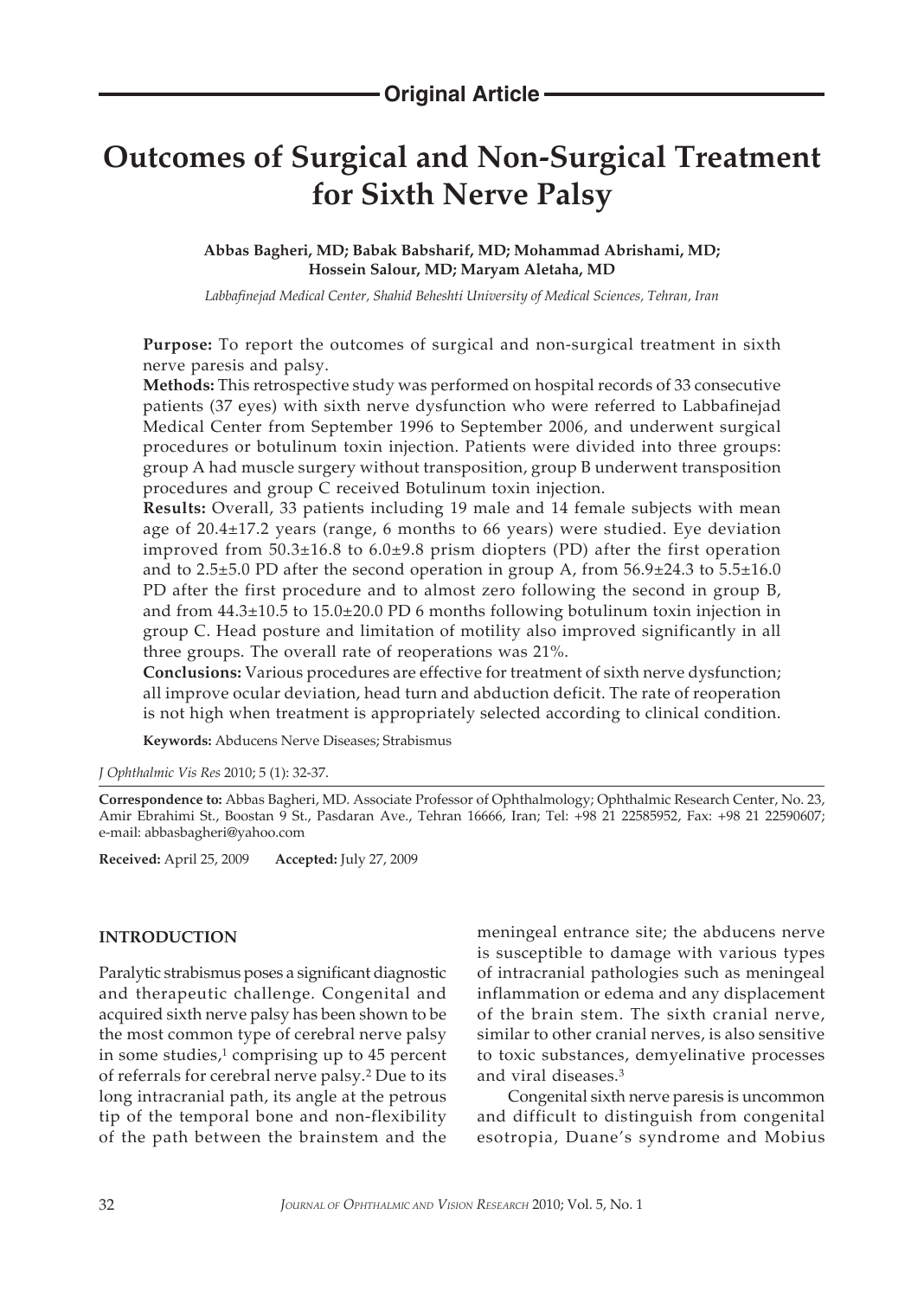syndrome.4 The acquired variant improves spontaneously over 3 to 6 months; based on current information, 78% of patients recover in one year and 40% of the remaining cases have a severe underlying condition such as intracranial aneurysms or vascular disorders (brainstem stroke), carotid-cavernous fistula or cerebral tumors.5-6

In patients with slow improvement, contracture of the medial rectus muscle may result in concomitant esotropia with positive forced duction test (FDT). After identifying the underlying cause, several interventions such as patching, compensatory prisms or Botulinium toxin injections are used to prevent diplopia and abnormal head posture in the first 6 months following sixth nerve palsy. When esotropia is not improving and becomes stable for at least 6 months, surgical intervention is warranted. A variety of procedures may be performed such as recession and resection (R&R), bilateral medial rectus recession (BMR), different muscle transposition procedures (Hummelschiem and Jensen) with or without medial rectus (MR) recession, and bilateral lateral rectus (LR) resection along with medial rectus myotomy.

In this study, we present the clinical features of a consecutive series of patients with sixth nerve palsy over a 10-year period at Labbafinejad Medical Center (LMC) and the outcomes of medical and surgical treatment for this condition.

#### **METHODS**

This retrospective study was performed on hospital records of consecutive patients with sixth nerve palsy who were referred to LMC, Tehran, Iran from September 1996 to September 2006. Relevant data included age, gender, reason for referral, laterality of the palsy, angle of deviation, head posture, limitation of motility (from -1 to -4; indicating abduction deficit of 25% to 100%), positive FDT, type of treatment (surgical versus non-surgical), and etiology of sixth nerve dysfunction (congenital, traumatic, ischemic, infectious, tumoral or inflammatory). The type and number of operations were also determined which included R&R, BMR, MR

myotomy, LR resection, full tendon transposition with or without MR recess and Jensen's procedure. Patients were followed one day, one and 6 weeks, and 3 months after surgery. Further follow-up visits were arranged based on the condition of the individual patient.

Visual acuity was measured using Snellen optotypes where possible; fixation patterns were used for preverbal children to determine centration, steadiness and maintenance (CSM) of fixation.

Patients were divided into 3 different groups; group A underwent surgical intervention without transposition, group B underwent muscle transposition, and group C received one dose (10-20 unit) of Botulinum toxin (Dysport, Ipsen, Slough, UK) injected into the MR muscle. Data were compared preand postoperatively using paired *t-*test with significance level set at P<0.05.

#### **RESULTS**

This study included 33 patients consisting of 19 (57.6%) male and 14 (42.4%) female subjects with mean age of 20.4±17.2 years (range, 6 months to 66 years) (Fig. 1). Mean follow-up was 17.1±25.3 months and for groups A, B, and C, 19.3±31.9, 18.1±21.6, and 11.2±10.2 months respectively. The right eye was involved in 10 (30.3%) subjects, the left eye in 19 (57.6%) patients and both eyes in the other 4 (12.1%) individuals. Chief complaints included squint



**Figure 1.** Patients' age distribution.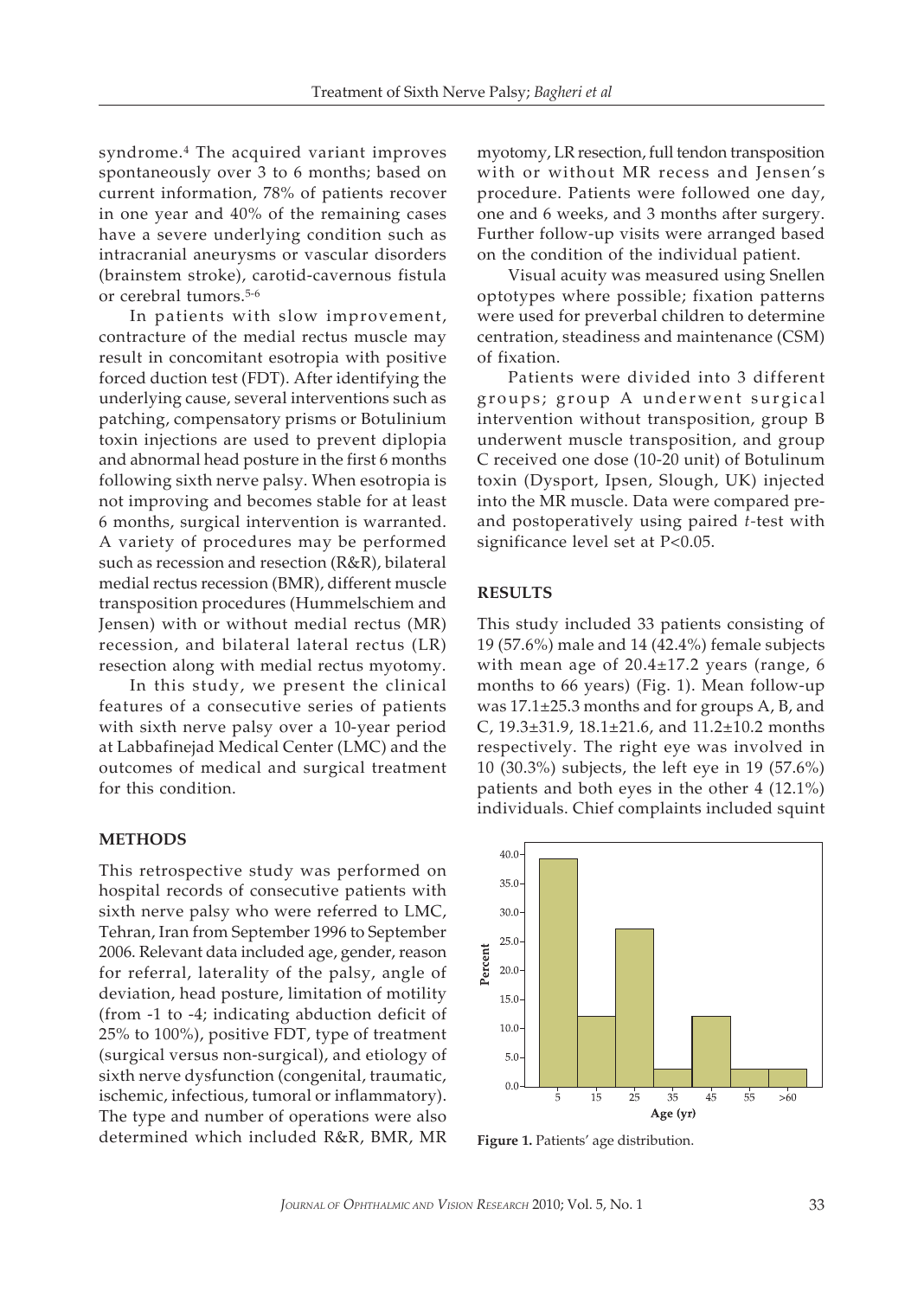in 30 (91.0%) cases, diplopia in 7 (21.2%) cases and abnormal head posture in one (3.0%) patient (Fig. 2). The sixth nerve dysfunction was traumatic in 18 (54.4%) cases, congenital in 6 (18.2%) patients, due to viral infections in 6 (18.2%) individuals, secondary to tumors in 2 (6.1%) subjects, and ischemic in 1 (3%) patient (Fig. 3).



**Figure 2.** Chief complaints of the patients.



**Figure 3.** Etiology of sixth nerve palsy.

Regarding treatment, 17 cases (51.5%) were operated without muscle transposition (group A), 8 subjects (24.2%) underwent muscle transposition (group B), and 8 individuals (24.2%) received Botulinum toxin injections (group C). Seven (21%) patients required a second procedure including 4 cases in the transposition group, 2 in the R&R group and one in the Botulinium group. Table 1 shows mean eye deviation before and after the first and second operations. Preoperatively, mean deviation was 50.3±17.7 (range, 18-100) PD overall, which was reduced to 9.0±13.8 PD (range, 50 PD esotropia to 16 PD exotropia) after the first operation, and 1.7±3.1 (range, 0-10) PD after the second procedure (Table 1, P<0.001). In the transposition group, 4 patients received full tendon transposition with MR recess, 3 patients underwent full tendon transposition without MR recess, and one patient underwent Jensen's procedure together with MR recess.

Mean preoperative amount of head posture was 15.0±8.9, 11.3±6.3 and 15.0±7.1 degrees in groups A, B and C respectively which reached zero postoperatively ( $P= 0.03$ , 0.07 and 0.20 respectively). Preoperatively, mean limitation of motility was  $-2.7\pm1.2$  in the non-transposition group, -4.0±0.9 in the transposition group and -3.6±0.7 in the Botulinium group, which reached  $-9.0 \pm 1.0$  (P=0.002),  $-3.0 \pm 0.9$  (P=0.02) and  $-1.2 \pm 1.4$  $(P=0.04)$ , respectively (Fig. 4).

Comparing the outcomes of treatment among the three groups, improvements in eye deviation ( $P=0.3$ ) and head posture ( $P=0.9$ ) were not significantly different. However, ocular deviation was significantly less corrected with muscle transposition (P=0.001). The greater the primary deviation and limitation of motility, the larger the improvement (Figures 5 and 6, Spearman correlation). Furthermore, the higher the primary deviation, the better the response to primary strabismus surgery (Fig. 7, Spearman correlation).

| ${\sf Table~1}.$ Preoperative and postoperative mean $\pm$ SD ocular deviation (prism diopters) in different groups |
|---------------------------------------------------------------------------------------------------------------------|
|---------------------------------------------------------------------------------------------------------------------|

| Groups                         | Preoperation    | After first operation | After second operation |
|--------------------------------|-----------------|-----------------------|------------------------|
| A (Non-transposition)          | $56.9 + 24.3$   | $5.5 + 16.0$          |                        |
| B (Transposition)              | $50.3 + 16.8$   | $6.0 + 9.8$           | $2.5 + 5.0$            |
| $C$ (Botulinium <sup>*</sup> ) | $44.3 + 10.5$   | $15.0 + 20.0$         |                        |
| Total                          | $50.3 \pm 17.7$ | $9.0 + 13.8$          | 1.7±3.1                |

SD, standard deviation; \*only one patient in this group required a second injection.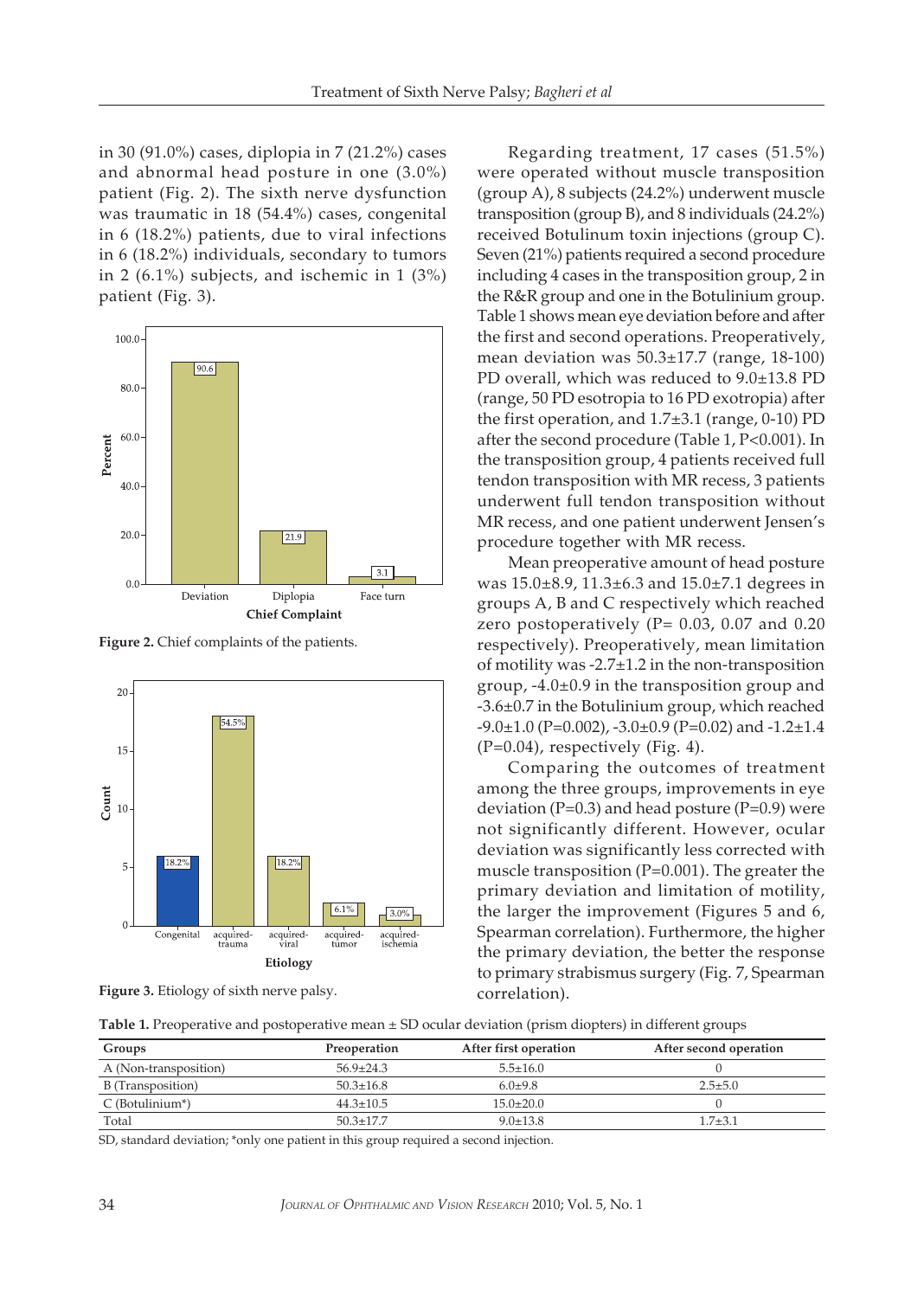

**Figure 4.** Changes in limitation of eye movements in different study groups.



**Figure 5.** Correlation between baseline eye deviation and postoperative improvement.

Group A (R2: 0.945, P<0.001) Group B (R2: 0.836, P: 0.001) Group C (R2: 0.177, P: 0.299)

## **DISCUSSION**

Sixth nerve palsy has been reported to be the most common type of extraocular nerve paralysis based on some studies<sup>2,7</sup>, but ranking second following fourth nerve palsy according to other reports.8-10 This condition has been reported to



**Figure 6.** Correlation between baseline limitation and postoperative improvement.

Group A (R2: 0.395, P: 0.012) Group B (R2: 0.167, P: 0.315) Group C (R2: 0.193, P: 0.384)



**Figure 7.** Correlation between primary and residual deviation after first surgery.

be more prevalent in male subjects<sup>7,10</sup> which may be due to the higher rate of trauma in men, especially accidents and work related injuries.

Among acquired cases of sixth nerve palsy in our series, trauma was the most common cause followed by viral infections, tumors and cerebral ischemia. Although more than 80% of patients had acquired dysfunction, the most prevalent chief complaint was squint rather than diplopia. This may be explained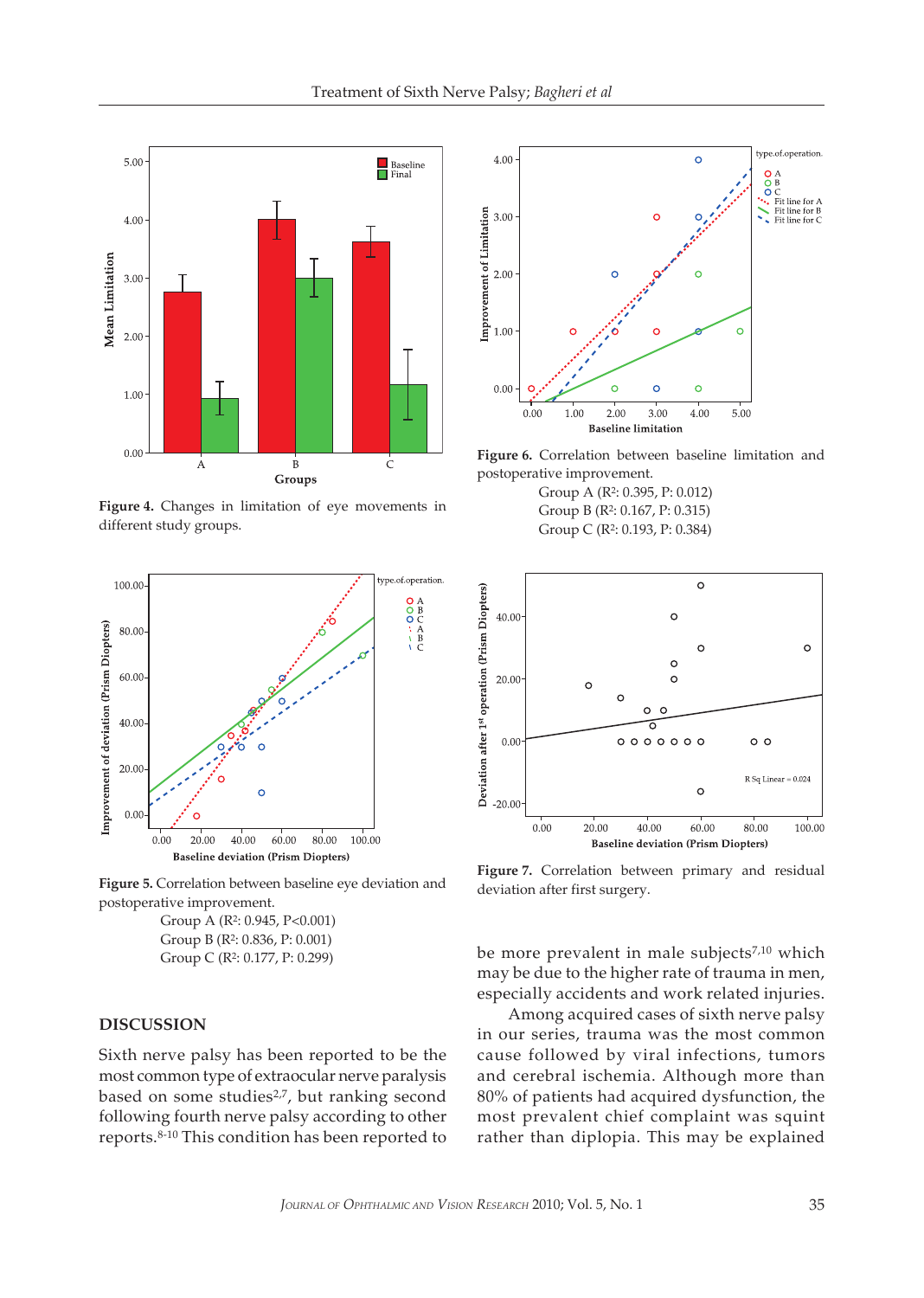by the young patient population (most subjects were in their first decade of life) with higher potential for suppression. We have shown in two previous reports from our center that congenital causes of palsies comprise less than 20% of all cases.7,10 Ariochane11 studied 64 patients with sixth nerve dysfunction less than 7 years of age and reported hydrocephalus as the most common cause followed by trauma, congenital conditions and viral infections. In a study on 132 patients younger than 18 years with sixth nerve palsy, Afifi et al<sup>12</sup> reported the causes in descending order: trauma, tumors, congenital disorders, viral infections and hydrocephalus. In a study by Robertson et al<sup>13</sup> on 103 patients under 15 years of age, the leading cause was tumors followed by trauma, inflammation and idiopathic. Mittleman et al,<sup>14</sup> in a study on 64 children under 7 years, observed the most common causes to be tumors, hydrocephalus and trauma.

The highest success rate was gained after primary intervention such that only 21% of our patients required a second intervention, most in the transposition group (4 cases). After the first operation, the best result was observed in the group with no transposition and the worst response was found in the Botulinum group. Therefore, it may be concluded that proper selection of treatment based on the severity of paresis, its onset and the amount of motility limitation can increase the chance for an optimal response. The most significant level of limitation of motility was observed in the transposition group. As expected, the most significant level of improvement in limitation was gained with non-transposition procedures, while the Botulinium group had an intermediate situation.

As shown in figure 2, the more severe the primary deviation, the greater the improvement after surgery. In other words, strabismus surgery has a self-adjustable nature, i.e. the same procedure results in greater response with more severe strabismus. However, as the primary deviation increases, residual deviation also increases. When primary limitation of motility increases, improvement also increases after surgery; a steeper slope was observed

in the non-transposition group. Despite improvement in primary position deviation, eyes in the transposition group which were completely paralyzed had the least amount of improvement in limitation of motility.

The significant improvement in the Botulinium group reflects the possibility of utilizing minimally invasive methods such as Botulinum toxin. In a study on 33 patients with a clinical diagnosis of acute traumatic sixth nerve paresis, Holmes et al<sup>15</sup> showed that 86% of unilateral and 38% of bilateral cases improved spontaneously after 3 months and recommended that Botulinum toxin can prevent MR fibrosis during the period of selfimprovement.

In conclusion, the effect of strabismus surgery in sixth nerve palsy appears to be self-adjustable and if the procedure is selected appropriately, the success rate is high with only one patient out of five requiring a reoperation.

### *REFERENCES*

- 1. Nelson LB. Strabismus disorders. In: Nelson LB, Calhoun JH, Harley RD, eds. Pediatric Ophthalmology. 3rd ed. Philadelphia: WB Saunders; 1991: 149-168.
- 2. Rush JA, Younge BR. Paralysis of cranial nerves III, IV, and VI: cause and prognosis in 1,000 cases. *Arch Ophthalmol* 1981;99:76-79.
- 3. Harley RD. Paralytic strabismus in children. Etiologic incidence and management of the third, fourth and sixth nerve palsies. *Ophthalmology* 1980;87:24-43.
- 4. Shrader EC, Schlezinger NS: Neuro-ophthalmologic evaluation of abducens nerve paralysis. *Arch Ophthalmol* 1960;63:84-91.
- 5. Reisner SH, Perlman M, Ben-Tovim N, Dubrawski C. Transient lateral rectus muscle paresis in the newborn infant. *J Pediatr* 1971;78:461-465.
- 6. King AJ, Stacey E, Stephenson G, Trimble RB. Spontaneous recovery rates for unilateral sixth nerve palsies. *Eye* 1995;9:476-478.
- 7. Bagheri A, Khodabakhshi M, Anisian A, Mirdehghan A. Epidemiology and Etiologic Characteristics of Patients with Paralytic Strabismus. *Bina J Ophthalmol* 2004;9:323-332.
- 8. Von Noorden GK, Campos EC. Paralytic strabismus. In: Von Noorden GK, Campos EC (eds). Binocular